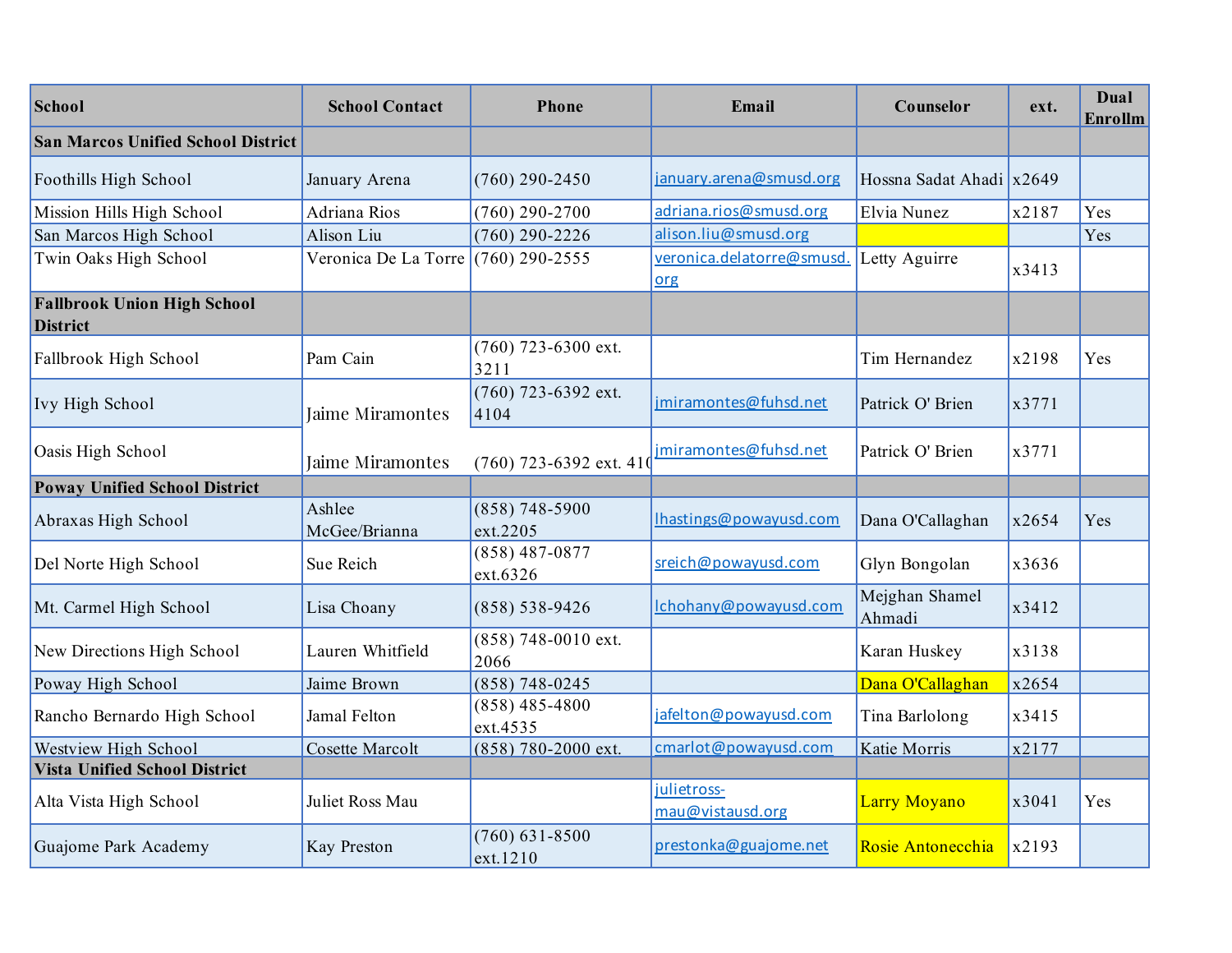| Major General Murray High School                      | Dana Templin                            | $(760)$ 631-2502<br>ext.89004 | danatemplin@vistausd.org                   | Sierra Lovelace            | x2684 |       |
|-------------------------------------------------------|-----------------------------------------|-------------------------------|--------------------------------------------|----------------------------|-------|-------|
| Mission Vista High School                             | Suzanne Omori                           | $(760)$ 758-6800              | suzanneomori@vistausd.or<br>g              | Cynthia Cordova            | x2259 | Yes   |
| North County Trade Tech High<br>School                | Vergina (Gina) Allen                    | $(760)$ 598-0782              | alison.liu@smusd.org                       | Karmi Minor-Flores $x2741$ |       |       |
| Rancho Buena Vista High School                        | Kristen Pina                            | $(760)$ 727-7284              | kristenpina@vistausd.org                   | Sierra Lovelace            | x2684 | Yes   |
| Siatech North County Independent<br>High              | April Herzog                            | $(619)$ 208-7338              | april.herzog@siatech.org                   |                            |       |       |
| Trade Tech High School                                | Livi Castillo                           | $(760)$ 598-0782              | lcastillo@tradetechhigh.or<br>g            |                            |       |       |
| Tri-City Christian High School                        | Cindy Warner                            | $(760) 603 - 8247$<br>ext.324 |                                            | Rosie Antonecchia          | x2193 |       |
| <b>Vista Adult Transition Center</b>                  | Shawn Johnson                           | $(760)$ 758-3400              | Imoyano@palomar.edu                        | Larry Moyano               | x3041 |       |
| Vista High School                                     | <b>Christine Hayes</b>                  | $(760)$ 726-5611<br>ext.71055 | christinehayes@vistausd.or<br>g            | P <sub>J</sub>             | x3140 | Yes   |
| Vista Visions Academy                                 | Juliet Ross Mau                         | $(760)$ 724-4785              | julietross-<br>mau@vistausd.org            | Larry Moyano               | x3041 | Yes   |
| <b>Ramona Unified School District</b>                 |                                         |                               |                                            |                            |       |       |
| Future Bound High School                              | James Murray                            | $(760)$ 787-4316              | jmurray@ramonausd.net                      |                            |       |       |
| Montecito High School                                 | James Murray                            | $(760)$ 787-4300              | jmurray@ramonausd.net                      |                            |       |       |
| Mountain Valley Academy K-12                          | Duayne Guile                            | $(760)$ 787-3600              | dguile@ramonausd.net                       | <b>Charles Alexander</b>   | x8111 |       |
| Ramona High School                                    | Ave Williams                            | $(760)$ 787-4026              | awilliams@ramonausd.net                    | Mejghan Shamel<br>Ahmadi   | x3412 | Maybe |
| <b>Escondido Union High School</b><br><b>District</b> |                                         |                               |                                            |                            |       |       |
| Calvin Christian High School                          | <b>Brian Duyst</b>                      | $(760)$ 489-6430              | brianduys@calvinchristiane<br>scondido.org | Karan Huskey               | x3138 |       |
| Classical Academy High School                         | Natalie Mauhili                         | $(760)$ 480-9845              | nmauhili@classicalacadem<br>y.com          | Lorena Lomeli-<br>Hixon    | x2189 |       |
| Del Lago Academy                                      | Jose Ramirez                            | $(760)$ 291-2541              | jramirez@euhsd.org                         | <b>Patrick Obrien</b>      | x3771 | Maybe |
| Escondido Adult School                                | <b>Brian Head</b>                       | $(760)$ 737-8003              |                                            | Elvia Nunez                | x2187 |       |
| Escondido Charter High School                         | Erin Dunlap                             | $(760)$ 737-3154              | edunlap@echs.org                           | Charles Alexander          | x8111 | Yes   |
| Escondido High School                                 | Michelle Ferrer Flores $(760)$ 291-4000 |                               |                                            | Ladylyn<br>Dominguez       | x3037 | Yes   |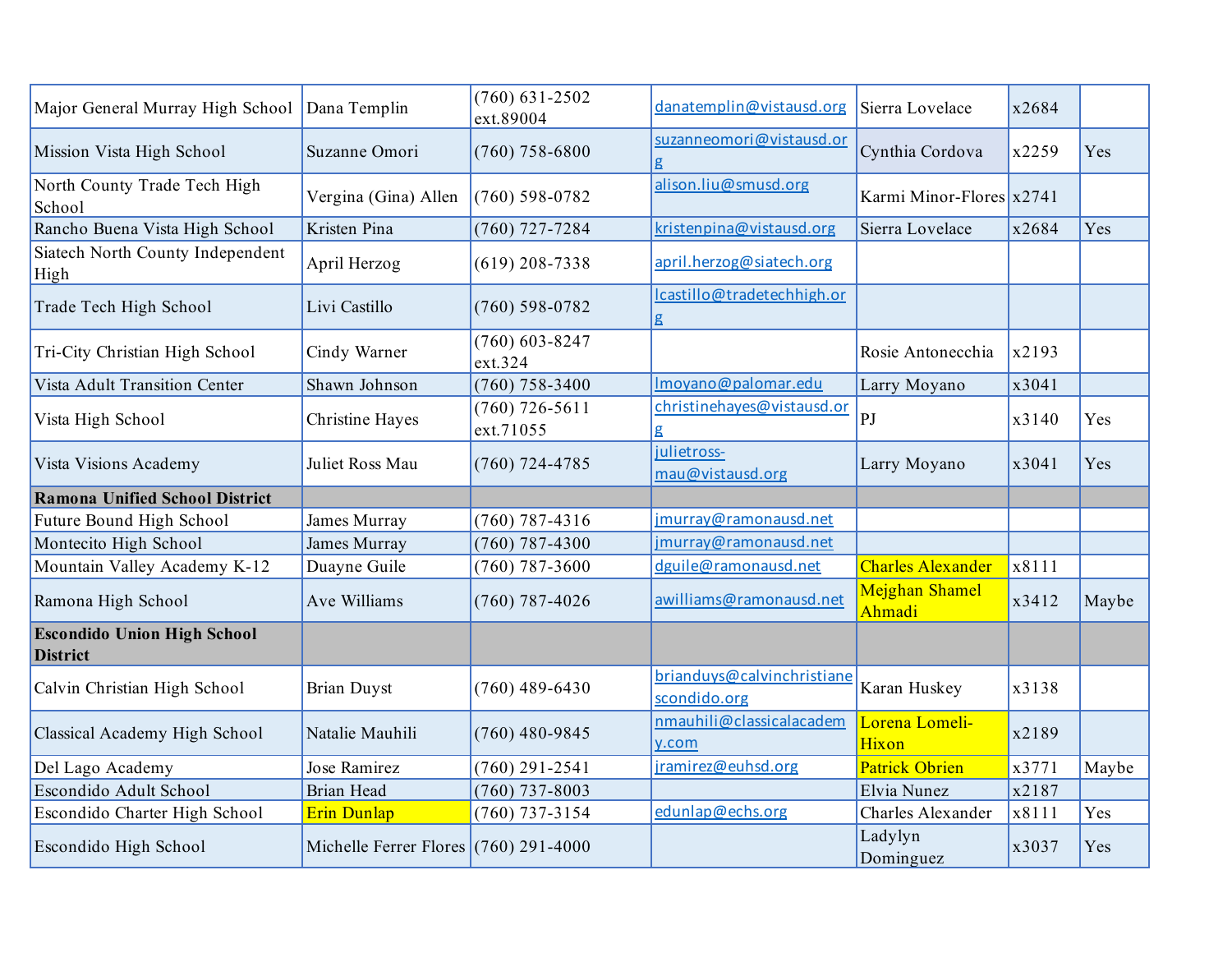| Orange Glen High School                                  | Karen Mendiaz       | $(760)$ 291-5000              |                                                    | Gabe Sanchez             | x3635 | Yes |
|----------------------------------------------------------|---------------------|-------------------------------|----------------------------------------------------|--------------------------|-------|-----|
| San Pasqual High School                                  | Ms. Kafi Swaniker   | $(760)$ 291-6045              | kswaniker@euhsd.org                                | Gabe Sanchez             | x3635 |     |
| Valley High School                                       | Noemi Iraci         | $(760)$ 291-2245              | niraci@euhsd.org                                   | Tim Hernandez            | x2198 |     |
| <b>Valley Center Pauma Unified School District</b>       |                     |                               |                                                    |                          |       |     |
| Oak Glen High School                                     | John O'Donnell      | $(760)$ 751-0455              | odonnell.jo@vcpusd.org                             | Lisa Romain              | x2195 |     |
| Valley Center High School                                | Ms. Socorro Ruiz    | $(760)$ 751-5598              | ruiz.so@vcpusd.org                                 | Tom Ventimiglia          | x2186 | Yes |
| Valley Center Prep Academy                               | John O'Donnell      | $(760)$ 751-4286              | odonnell.jo@vcpusd.org                             |                          |       |     |
| <b>Warner Unified School District</b>                    |                     |                               |                                                    |                          |       |     |
| All-Tribes American Indian Charter<br>School             | Mary Ann Donohue    | $(760)$ 749-5982              |                                                    | Hossna Sadat Ahadi x2649 |       |     |
| California Pacific Charter SD                            | Andrea Sissons      | $(760) 782 - 3517$<br>ext.214 | andrea.sissions@warnerusd<br>.net                  |                          |       |     |
| Pathways Academy Charter                                 | Celia Hernandez     | $(760)$ 757-0161              | chernandez@pacificview.or<br>g                     |                          |       |     |
| San Jose Continuation School                             | David MacLeod       | (760) 782-3517 ext.<br>217    |                                                    |                          |       |     |
| Warner Springs High School                               | Scott Loefke        |                               | (760) 782-3517 ext. 38   scott.loefke@wanerusd.net | <b>Katie Morris</b>      | x2177 |     |
| <b>Borrego Springs Unified School</b><br><b>District</b> |                     |                               |                                                    |                          |       |     |
| Borrego Springs High School                              | Lisa Zierath        | $(760)$ 767-5335              | Izierath@bsusd.net                                 | Cynthia Cordova          | x2259 |     |
| San Diego Workforce Innovation<br>High                   | Thomas Rodriguez    | $(855)$ 727-3620              | trodriguez@innovationsan<br>diego.org              | <b>Glyn Bongolan</b>     |       |     |
| <b>Bonsall Unified School District</b>                   |                     |                               |                                                    |                          |       |     |
| <b>Bonsall High School</b>                               | Eryn Kjelland       | $(760)$ 305-5700              | eryn.kjelland@bansallusd.c<br>om                   | Lisa Romain              | x2195 | Yes |
| <b>Julian Union High School District</b>                 |                     |                               |                                                    |                          |       |     |
| Harbor Springs Charter                                   | Robert Hennings     | $(951)$ 252-8800              | robert.hennings@springscs.<br>org                  |                          |       |     |
| Julian Charter High School                               | Elana Derrell       | $(760)$ 703-9824              | ederrell@juliancharterscho<br>ol.org               | Letty Aguirre            | x3413 |     |
| Julian High School                                       | Shaundra Ziegenbein | $(760) 765 - 0606$<br>ext.106 | szieg@juhsd.org                                    | <b>Tina Barlolong</b>    | x3415 |     |
| <b>State Charter</b>                                     |                     |                               |                                                    |                          |       |     |
| High Tech High North County                              | Tricia Abdullah     | $(760)$ 759-2700              |                                                    | Lisa Romain              | x2195 | Yes |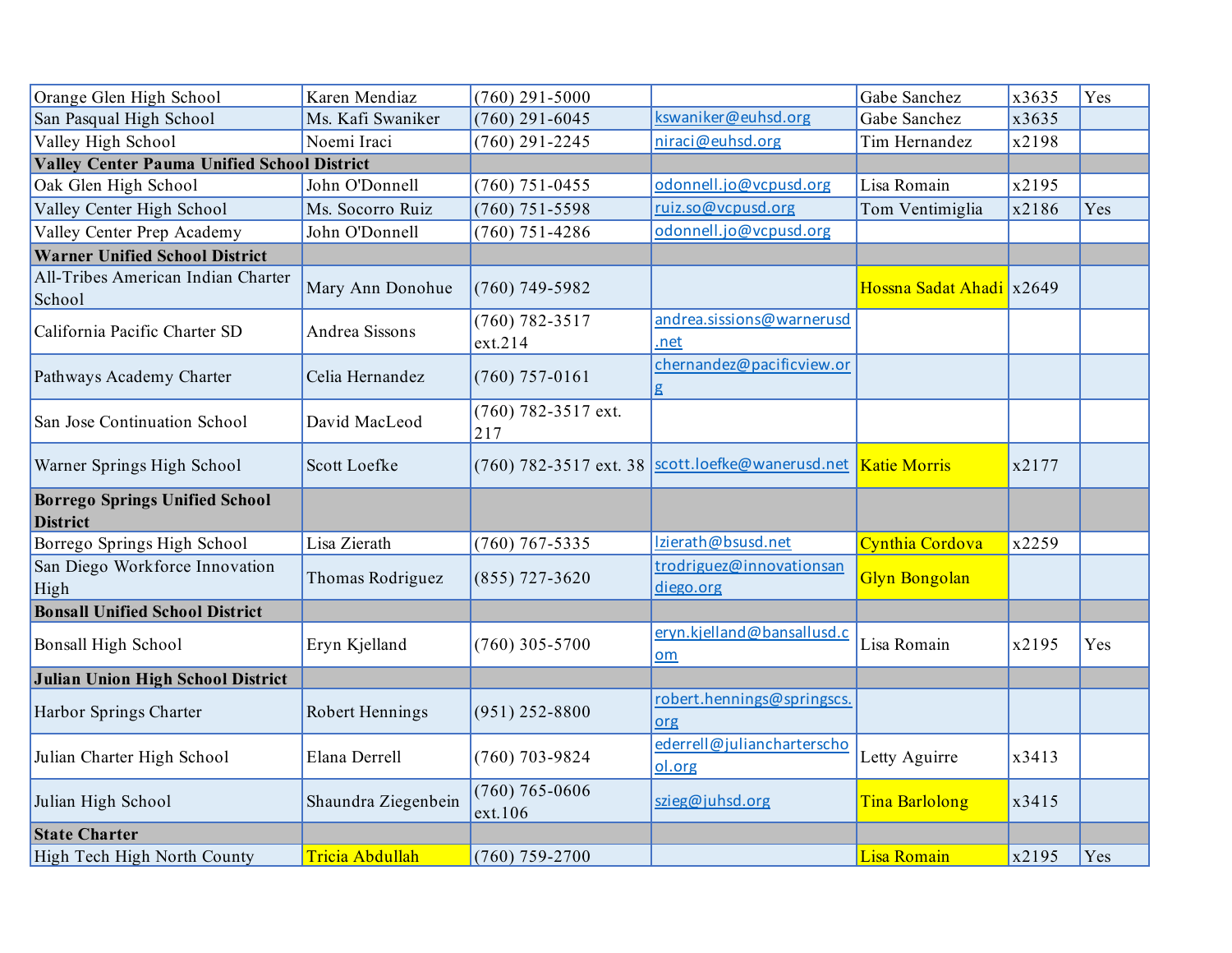| San Pasqual Academy                      | Christopherr Toomey  | $(760)$ 233-6003<br>ext.6075 | ctoomey@sdcoe.net         | Tom Ventimiglia      | x2186 | Yes |
|------------------------------------------|----------------------|------------------------------|---------------------------|----------------------|-------|-----|
| Dimensions Collaborative High<br>School  | Audrey Kirk          | $(760)$ 743-7880             | akirk@myelement.org       | Ladylyn<br>Dominguez | x3037 |     |
| <b>Private School</b>                    |                      |                              |                           |                      |       |     |
| Escondido Christian High School          | Kate Canady          | $(760)$ 745-2071             | kcandy@ecslions.org       |                      |       |     |
| Maimonides Upper School                  | Tamar Gelb           | $(858) 704 - 3700$           | tgelb@maimonides.org      | $\mathbf X$          |       |     |
|                                          | Melanie Segui        | $(858)$ 759-9737             | melanie.segui@maranathac  |                      |       |     |
| Maranatha Christian School               |                      |                              | hristianschools.org       |                      |       |     |
|                                          | Paul Kerekes         | $(760)$ 305-8505             | pkerekes@saitjosephacade  | Lorena Lomeli-       |       |     |
| Saint Joseph Academy High School         |                      |                              | my.org                    | Hixon                | x2189 |     |
|                                          | Cindy Warner         | $(760)$ 603-8227             | cindy.warner@tccs.org     | $\mathbf X$          |       |     |
| Tri-City Christian High School           |                      | ext.324                      |                           |                      |       |     |
| Cathedral Catholic High School           | <b>Ashley Bascom</b> | $(858) 523 - 4000$           |                           | X                    |       |     |
|                                          |                      | ext.1143                     |                           |                      |       |     |
| <b>Outside of District</b>               |                      |                              |                           |                      |       |     |
| <b>Carlsbad Unified School District</b>  |                      |                              |                           |                      |       |     |
| Carlsbad High School                     | Shannon Harrington   | $(760)$ 331-5177             | sharrington1@carlsbadusd. |                      |       |     |
|                                          |                      |                              | net                       | $\mathbf X$          |       |     |
| <b>Oceanside Unified School District</b> |                      |                              |                           |                      |       |     |
| El Camino High School                    | Caitlin Degrafft     | $(760)$ 901-8051             | caitlin.degrafft@oside.us | $\mathbf X$          |       |     |
| Ocean Shores High School                 | Anna Rhine           | $(760)$ 901-8600             | anna.rhine@oside.us       | X                    |       |     |